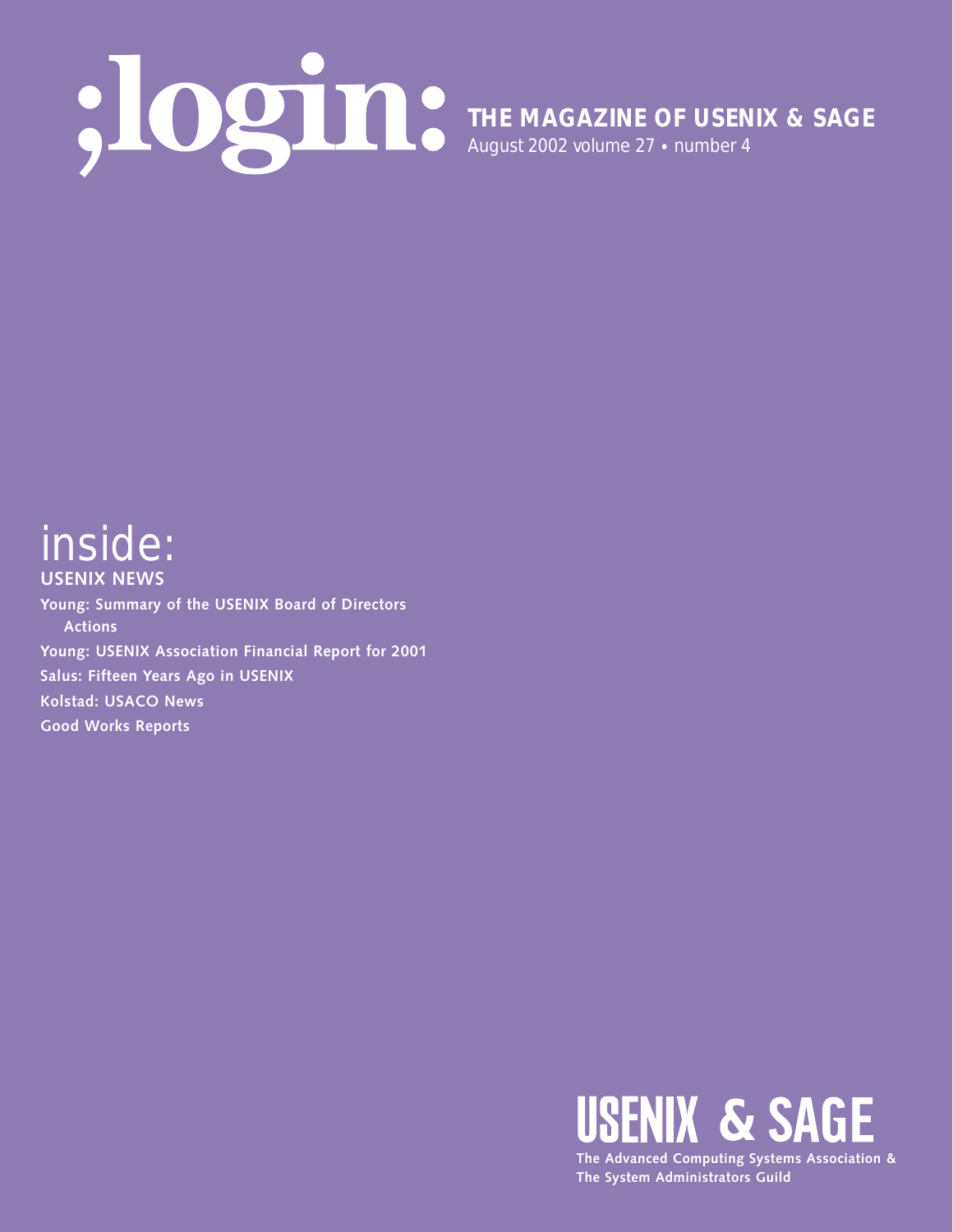### **Summary of the USENIX Board of Directors Actions**

### **by Ellie Young**

Executive Director

*ellie@usenix.org*

The following is a summary of the actions taken by the USENIX Board of Directors at their meeting in Monterey, CA on June 12, 2002.

### **Finances**

An internal audit for 2001 was performed for the Association by an outside accounting firm, Burr, Pilger and Mayer. See page 85 for more information.

The 2002 budget was discussed, and due to the decline in conference attendance and projected deficit of \$1,500,000, the following actions were taken:

Transfers from the reserve funds to the operating funds from January, March and May 2002 were approved, and approval was given for \$500,000 to be moved later this year.

It was agreed to publish 6 issues of *;login:* in 2002 (vs. 7).

Expenditures for Student Programs will be reduced by 50% as follows:

- Additional applications for Student Research Grant and Scholars program will not be entertained for the remainder of 2002.
- Fewer funds will be available for the Student Stipend Program which enables students to attend USENIX conferences.

The Board will cut back on discretionary and travel expenses.

No further expenditures on the E-Learning pilot program will be made.

# **USENIX** news

Conference registration fees for technical sessions will be increased by \$100.

Student registration fees for all conferences will be 50% of the regular tech session fees.

No other requests for funding good works beyond the two grants listed below will be considered this year.

The staff will prepare budget scenarios for 2003 for the Board's consideration this summer.

### **Grants**

USENIX will support EuroBSDCon in 2002 with a grant of \$6,000.

USENIX will again be a sponsor at the \$10,000 level of the Grace Hopper Celebration of Women in Computing Conference in 2002.

### **SAGE**

SAGE and SAGE Certification presented budget forecasts that would reduce some of their direct expenses for the remainder for 2002. The Board agreed to continue to support and subsidize both programs at a net deficit of \$600K in 2002.

### **Committees and Liaisons**

The following committees and liaisons were established:

### **COMMITTEES:**

- Executive : Jones, Darmohray, Gilmore, McKusick
- Prizes & Awards: Hall (chair)
- SAGE Review Committee: Hume, Parter, Hall, Kolstad, Young
- Scholastic Services: Mary Baker, Darrell Long (chair), Rubin.
- STG Committee: Hume, Jones, Hall, **McKusick**

### **USENIX BOARD LIAISONS:**

- Computing Research Association: Jones
- SAGE: Hall

■ SAGE Interim Certification Board: Bennett

### **USENIX CONFERENCES LIAISONS:**

- LISA, Philadelphia, Dec. '02: Rubin
- CARDIS, Nov. '02: Honeyman
- OSDI/WIESS, Boston, Dec. '02: Jones
- FAST, Mar. '03: Honeyman
- USITS, Seattle, Mar. '03: Honeyman
- Mobisys, SF, May '03: Jones
- USENIX Annual, San Antonio, June '03: Honeyman
- Freenix, Jun. '03: McKusick
- Security, Aug. '03: Rubin
- BSDCon, San Mateo, Sept. '03: **McKusick**

### **OTHER CONFERENCES (USENIX-RELATED):**

- NordU: Hall
- EuroBSDCon: Honeyman

Young is the Staff Coordinator for each of the committees and is included on each mailing list.

### **THANKS**

John Gilmore has made a donation of \$15,000 to support the Association's Student Stipend Program in 2002. This program provides funds for travel, registration fees, and hotel expenses to attend USENIX conferences.

We hope that this generous donation will encourage others to do the same.

USENIX is most grateful.

Ellie Young, Executive Director *ellie@usenix.org*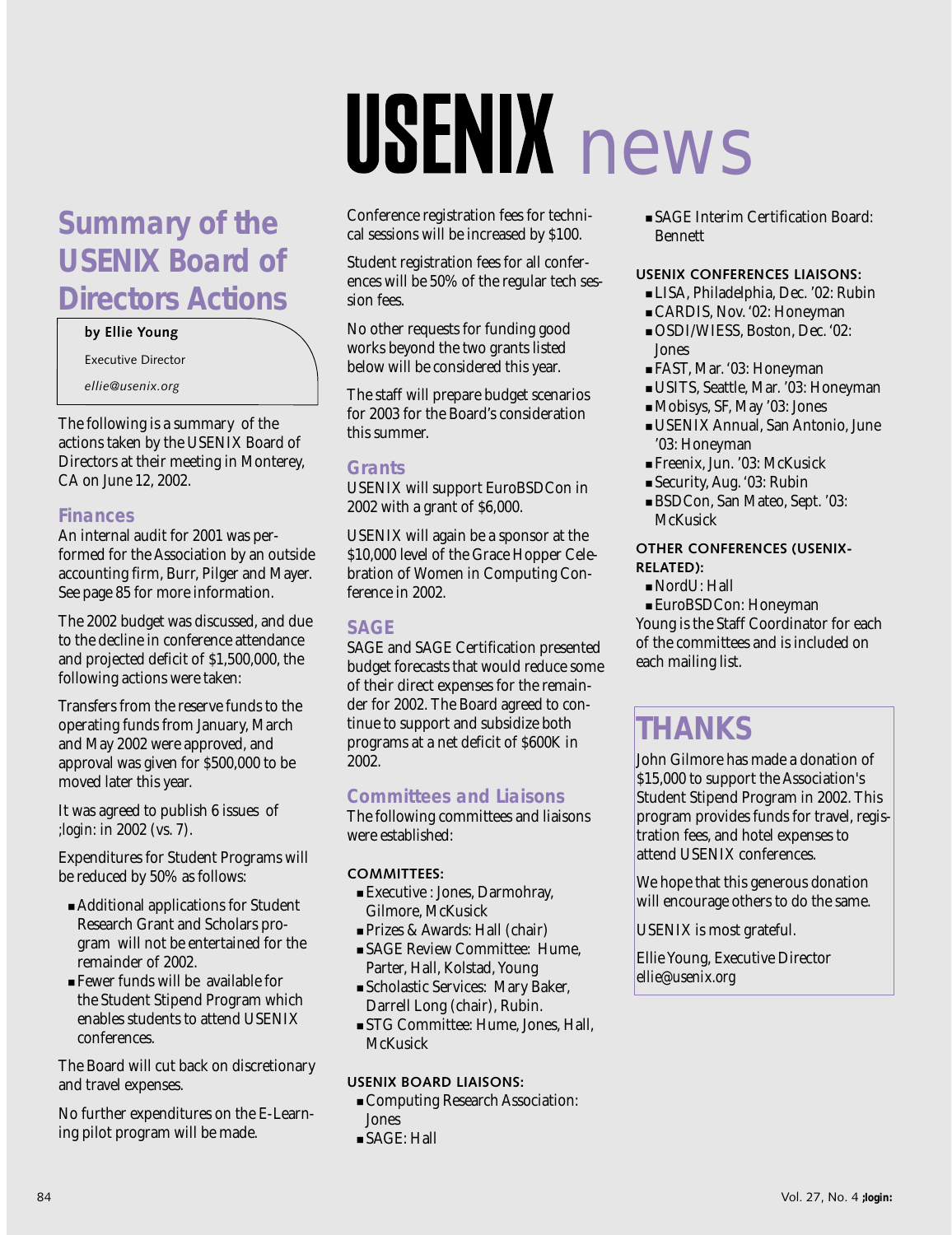### **USENIX Association Financial Report for 2001**

#### **by Ellie Young**

Executive Director

*ellie@usenix.org*

The following information is provided as an annual report of the USENIX Association's finances and represents the Association's statement of revenue and expenses for the year. Accompanying the statements are several charts that illustrate where your membership dues go, and what is spent on Good Works.

### **Audit**

An audit was conducted by Burr, Pilger & Mayer, L.L.P. for the year ending December 31, 2001. The full financial statements and text of their report is available from the Association. The conclusion reached by the report is that "In our opinion, the financial statements present fairly, in all material respects, the financial position of the USENIX Association as of December 31, 2001 and the changes in its net assets and its cash flows for the year then ended in conformity with accounting principles generally accepted by the United States of America."

### **Financial Statements Summary.**

These are challenging times, and USENIX is suffering from the overall downturn in the economy and, in particular, of the computer industry. In 2001, cash was down \$1,735,000; the Reserve Fund was down \$1,445,000; Net assets were down by 32%; Revenues down by 39%. This all translates into a very bad year financially. The USENIX

Board has taken several actions (see above) to deal with this difficult situation.

### **USENIX MEMBERSHIP DUES & EXPENSES**

USENIX averaged 8,300 members in 2001, and 58% opted for SAGE membership as well. Chart I shows the total USENIX dues income (\$740K) for 2001, divided into membership types. Chart 2 shows where those dues were spent. Please note that all costs for producing conferences, including staff, marketing, and exhibitions, are covered by revenue generated by the conferences.



### **CHART 2 Where Your 2001 Membership Dues Went**

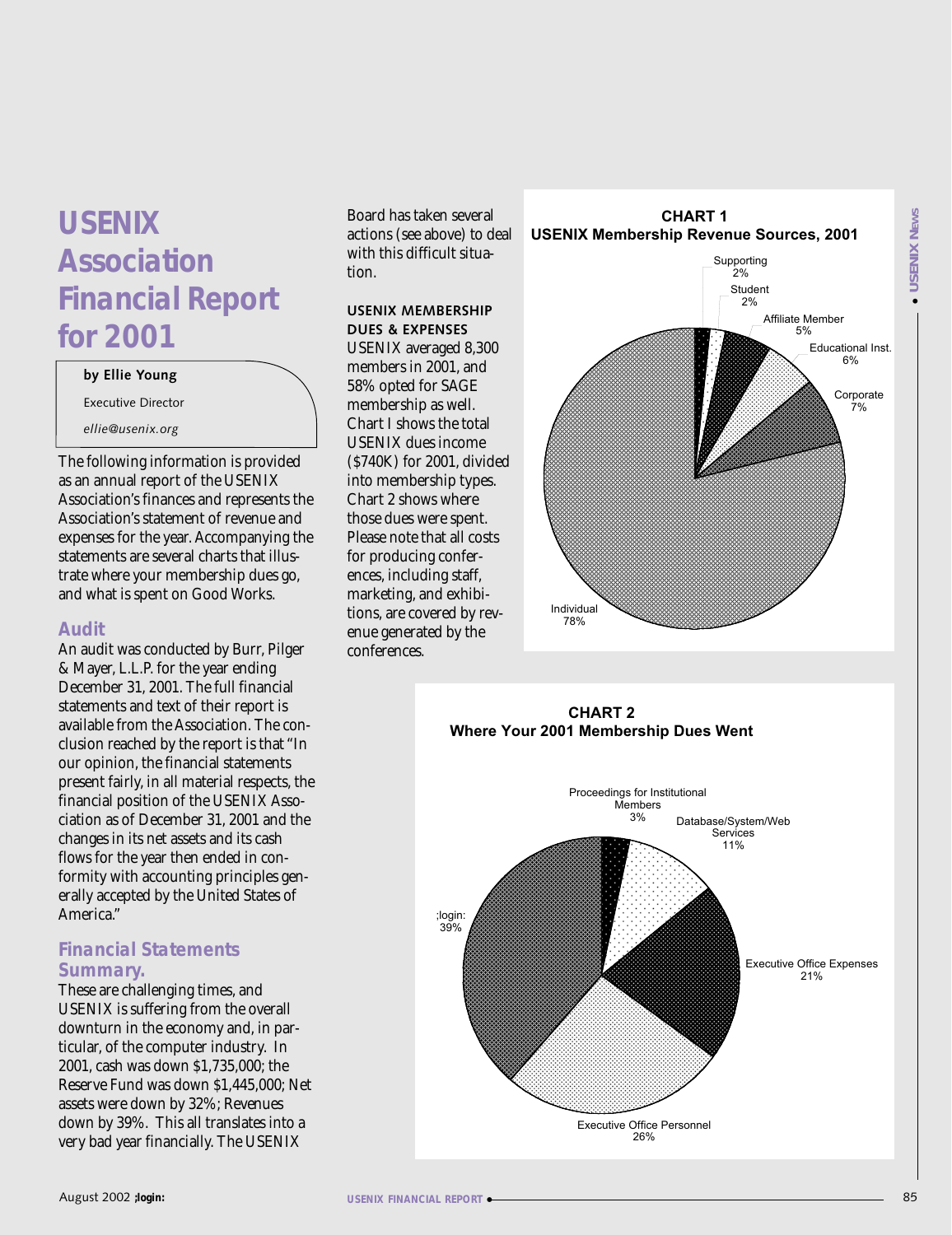### **CHART 3 SAGE Revenue Sources, 2001**

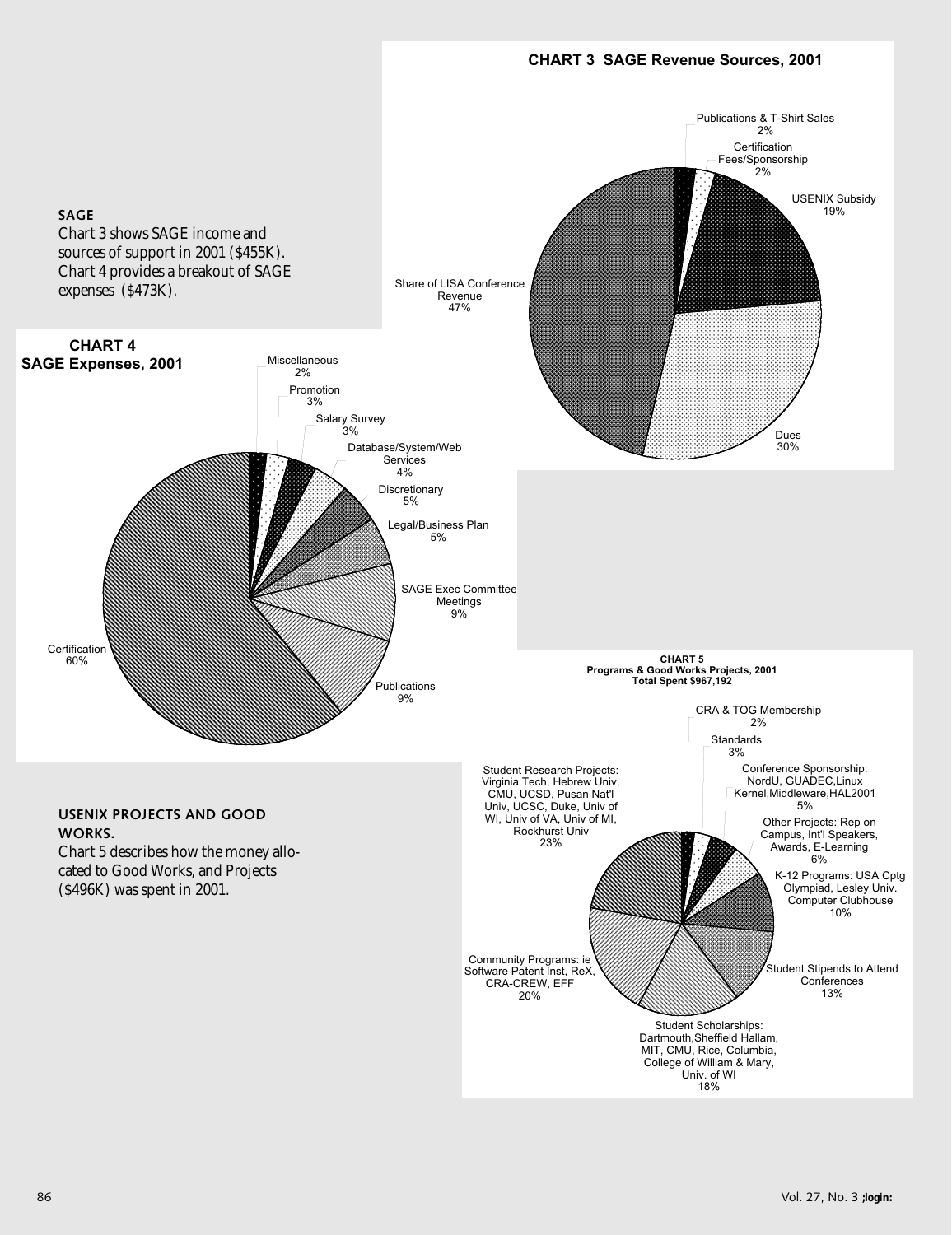|                                                                                                              | <b>USENIX ASSOCIATION</b><br><b>STATEMENTS OF ACTIVITIES</b><br>For the Years Ended December 31, 2001 and 2000                                                                               |                                                                                                                                                                   |
|--------------------------------------------------------------------------------------------------------------|----------------------------------------------------------------------------------------------------------------------------------------------------------------------------------------------|-------------------------------------------------------------------------------------------------------------------------------------------------------------------|
|                                                                                                              | <b>Operating revenues:</b><br>\$<br>Conference and workshop revenue<br>Membership dues<br>SAGE dues & other revenue<br>Product sales                                                         | 2001<br>2000<br>3,506,275 \$<br>6.005.509<br>739,856<br>947,846<br>255,294<br>151,820<br>20,676<br>30,064                                                         |
|                                                                                                              | <b>SAGE Certification</b>                                                                                                                                                                    | 10,750<br>51,000                                                                                                                                                  |
|                                                                                                              | Total operating revenues<br><b>Operating expenses:</b>                                                                                                                                       | 4,429,377<br>7,289,713                                                                                                                                            |
|                                                                                                              | Program services:<br>Conference and workshop revenue<br>Programs and membership<br>Student programs, Good Works, and projects<br>SAGE<br><b>SAGE Certification</b><br>Total program services | 4,063,800<br>4,574,677<br><b>NEWS</b><br>629,833<br>658,447<br>981,806<br>1,044,583<br>349,713<br>404,974<br>SENIX<br>287,793<br>61,949<br>6,312,945<br>6,744,630 |
|                                                                                                              | Suppport services:<br>Management and general<br>Fund raising<br>Total support services                                                                                                       | コ<br>349,870<br>307,935<br>27,067<br>32,117<br>340,052<br>376,937                                                                                                 |
|                                                                                                              | Total operating expenses                                                                                                                                                                     | 6,689,882<br>7,084,682                                                                                                                                            |
|                                                                                                              | Net operating (deficit) surplus                                                                                                                                                              | (2,260,505)<br>205,031                                                                                                                                            |
|                                                                                                              | Net investment income and nonoperating activities<br>Donations<br>Interest and dividend income<br>Net realized and unrealized losses on investments<br>Investment fees and costs             | 532<br>50,000<br>240,445<br>298,381<br>(1, 185, 139)<br>(348, 608)<br>(94, 171)<br>(115,966)                                                                      |
|                                                                                                              | Net investment income and nonoperating activities                                                                                                                                            | (1,038,333)<br>(116, 193)                                                                                                                                         |
|                                                                                                              | Change in net assets                                                                                                                                                                         | (3, 298, 838)<br>88,838                                                                                                                                           |
|                                                                                                              | Net assets, beginning of year                                                                                                                                                                | 10,074,735<br>10,163,573                                                                                                                                          |
|                                                                                                              | Net assets, end of year<br>\$                                                                                                                                                                | 6,864,735 \$<br>10,163,573                                                                                                                                        |
| <b>ASSETS</b><br>Current assets:                                                                             | 2000<br>2001                                                                                                                                                                                 |                                                                                                                                                                   |
| Cash & cash equivalents<br>Accounts receivable<br>Prepaid expenses<br>Inventory                              | \$<br>2,212,063<br>476,185 \$<br>66,936<br>364,982<br>108,977<br>94,123<br>31,225<br>20,149                                                                                                  |                                                                                                                                                                   |
| Total current assets                                                                                         | 683,323<br>2,691,317                                                                                                                                                                         |                                                                                                                                                                   |
| Investments at fair market value -reserve fund                                                               | 6638588<br>8,084,438                                                                                                                                                                         |                                                                                                                                                                   |
| Property and equipment:<br>Office furniture and equipment<br>Less: accumulated depreciation                  | 422,576<br>497,378<br>(183, 204)<br>(209, 984)                                                                                                                                               |                                                                                                                                                                   |
| Net property and equipment                                                                                   | 239,372<br>287,394                                                                                                                                                                           |                                                                                                                                                                   |
| Total assets                                                                                                 | 11,063,149<br>\$<br>7,561,283<br>\$                                                                                                                                                          |                                                                                                                                                                   |
| <b>LIABILITIES AND NET ASSETS</b>                                                                            |                                                                                                                                                                                              |                                                                                                                                                                   |
| Current liabilities:<br>Accounts payable and accrued expenses<br>Deferred revenue                            | 633,503 \$<br>860,225<br>\$<br>63,045<br>39,350                                                                                                                                              |                                                                                                                                                                   |
| <b>Total liabilities</b>                                                                                     | 696,548<br>899,575                                                                                                                                                                           |                                                                                                                                                                   |
| Net assets:<br>Unrestricted net assets:<br>Board designated<br>Undesignated<br>Total unrestricted net assets | 6,638,588<br>8,084,438<br>226,147<br>2,028,135                                                                                                                                               |                                                                                                                                                                   |
| Temporarily restricted net assets                                                                            | 51,000                                                                                                                                                                                       |                                                                                                                                                                   |
| Total net assets                                                                                             | 6,864,735<br>10,163,574                                                                                                                                                                      |                                                                                                                                                                   |
| Total liabilitites and net assets                                                                            | \$<br>7,561,283<br>11,063,149<br>\$                                                                                                                                                          |                                                                                                                                                                   |
| August 2002 ; login:                                                                                         | <b>USENIX FINANCIAL REPORT ·</b>                                                                                                                                                             | 87                                                                                                                                                                |

### **USENIX ASSOCIATION STATEMENT OF FINANCIAL POSITION December 31, 2001 and 2000**

| <b>ASSETS</b>                                                                                                             | 2001                                         | 2000                                           |
|---------------------------------------------------------------------------------------------------------------------------|----------------------------------------------|------------------------------------------------|
| Current assets:<br>Cash & cash equivalents<br>Accounts receivable<br>Prepaid expenses<br>Inventory                        | \$<br>476.185<br>66.936<br>108,977<br>31,225 | \$<br>2,212,063<br>364,982<br>94,123<br>20,149 |
| Total current assets                                                                                                      | 683,323                                      | 2,691,317                                      |
| Investments at fair market value -reserve fund                                                                            | 6638588                                      | 8,084,438                                      |
| Property and equipment:<br>Office furniture and equipment<br>Less: accumulated depreciation<br>Net property and equipment | 422.576<br>(183, 204)<br>239,372             | 497.378<br>(209, 984)<br>287,394               |
| <b>Total assets</b>                                                                                                       | \$<br>7,561,283                              | \$<br>11,063,149                               |
| <b>LIABILITIES AND NET ASSETS</b><br>Current liabilities:                                                                 |                                              |                                                |

| Current liabilities:<br>Accounts payable and accrued expenses<br>Deferred revenue                            | \$<br>633.503<br>63.045 | \$<br>860,225<br>39.350 |
|--------------------------------------------------------------------------------------------------------------|-------------------------|-------------------------|
| <b>Total liabilities</b>                                                                                     | 696.548                 | 899,575                 |
| Net assets:<br>Unrestricted net assets:<br>Board designated<br>Undesignated<br>Total unrestricted net assets | 6,638,588<br>226.147    | 8.084.438<br>2.028.135  |
| Temporarily restricted net assets<br>Total net assets                                                        | 6.864.735               | 51.000<br>10.163.574    |
| Total liabilitites and net assets                                                                            | \$<br>7.561.283         | \$<br>11.063.149        |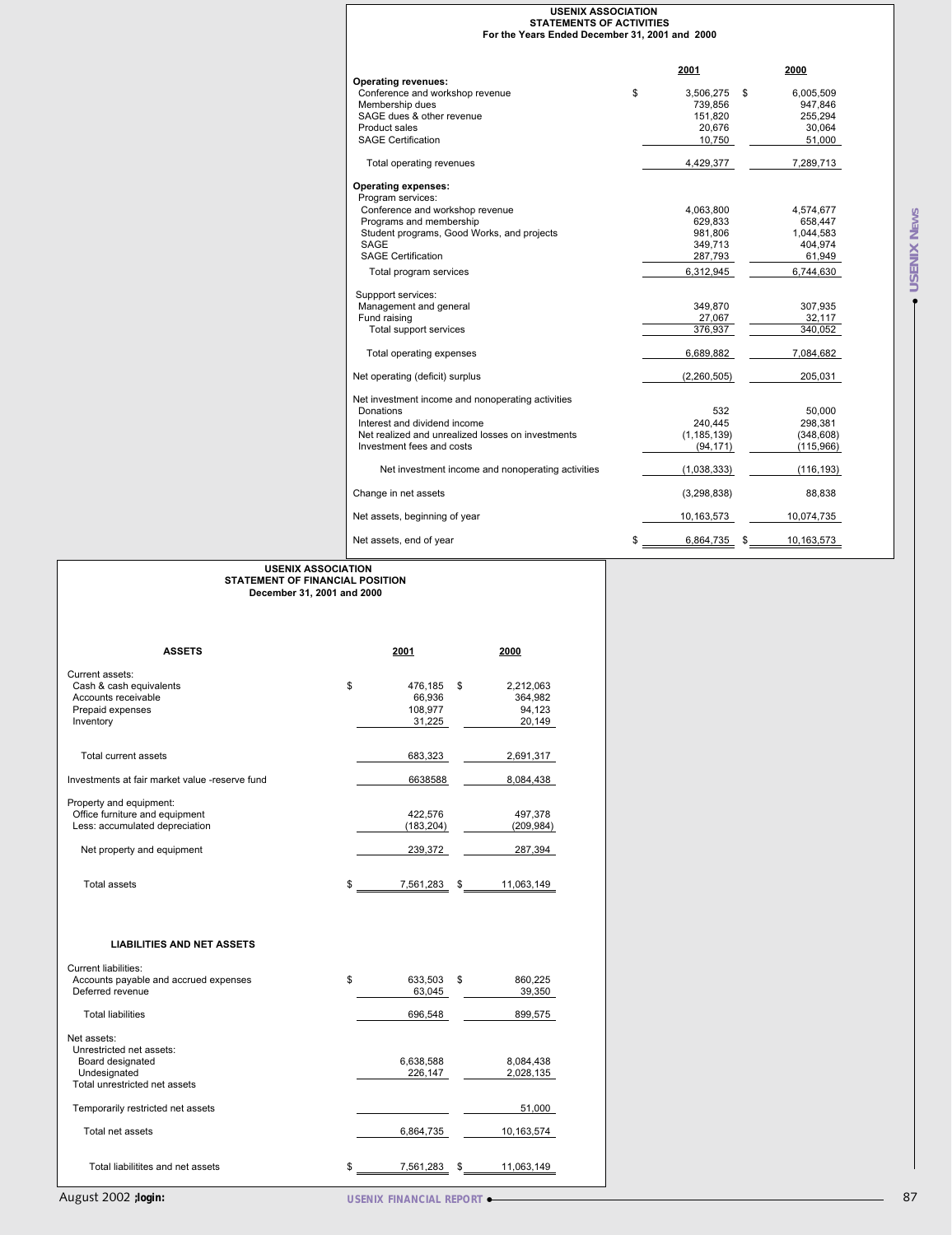### **USENIX ASSOCIATION STATEMENTS OF CASH FLOWS For the Years Ended December 31, 2001 and 2000**

|                                                                                                          | 2001                | 2000         |
|----------------------------------------------------------------------------------------------------------|---------------------|--------------|
| Cash flows from operating activities:                                                                    |                     |              |
| Change in net assets                                                                                     | \$<br>(3, 298, 838) | \$<br>88,838 |
| Adjustments to reconcile change in net assets<br>to net cash (used in)/provided by operating activities: |                     |              |
| Depreciation                                                                                             | 77,455              | 67.545       |
| Net investment income designated for long-term purposes                                                  | (94, 289)           | (69, 304)    |
| Realized and unrealized losses on investments<br>(Increase) decrease in assets:                          | 1,185,139           | 348,608      |
| Accounts receivable                                                                                      | 298.046             | (249, 427)   |
| Prepaid expenses                                                                                         | (14, 854)           | (36, 281)    |
| Inventory                                                                                                | (11,076)            | (1,605)      |
| Increase (decrease) in liabilities:                                                                      |                     |              |
| Accounts payable and accrued expenses                                                                    | (226, 723)          | 725,661      |
| Deferred revenue                                                                                         | 23,695              | 39,350       |
| Net cash (used in) provided by operating activities                                                      | (2,061,445)         | 913,385      |
| Cash flows from investing activities:                                                                    |                     |              |
| Purchases of investments                                                                                 | (5,646,360)         | (5,812,861)  |
| Proceeds from sale of investments                                                                        | 5,646,360           | 5,812,861    |
| Withdrawals from reserve fund                                                                            | 355,000             | 295,474      |
| Additions to reserve fund                                                                                |                     | (903, 933)   |
| Purchases of property and equipment                                                                      | (29, 433)           | (199, 911)   |
| Net cash provided by (used in) investing activities                                                      | 325,567             | (808, 370)   |
| Net (decrease) increase in cash and cash equivalents                                                     | (1,735,878)         | 105,015      |
| Cash and cash equivalents, beginning of year                                                             | 2,212,063           | 2,107,048    |
| Cash and cash equivalents, end of year                                                                   | \$<br>476,185 \$    | 2,212,063    |

#### **USENIX ASSOCIATION STATEMENT OF FUNCTIONAL EXPENSES For the Years Ended December 31, 2001 and 2000**

|                                 |    | Conferences<br>and<br>Workshops |      | Programs<br>and<br>Membership | Student<br>Programs,<br>Good<br>Works and<br>Projects |                 | SAGE    |     | Sage<br>Certification | <b>Total Program</b> |      | Manage-<br>ment and<br>general |     | Fund<br>Raising | Total<br><b>Support</b> |          | 2001<br>Total     | 2000<br>Total |
|---------------------------------|----|---------------------------------|------|-------------------------------|-------------------------------------------------------|-----------------|---------|-----|-----------------------|----------------------|------|--------------------------------|-----|-----------------|-------------------------|----------|-------------------|---------------|
| <b>Operating Expenses</b>       |    |                                 |      |                               |                                                       |                 |         |     |                       |                      |      |                                |     |                 |                         |          |                   |               |
| Conference & workshop-direct    | S. | 2,656,037 \$                    |      |                               | \$                                                    | \$              |         | \$  |                       | \$<br>2.656.037 \$   |      |                                | \$. | 10.099 S        |                         | 10.099 S | 2,666,136 \$      | 3,318,804     |
| Personnel and related benefits: |    |                                 |      |                               |                                                       |                 |         |     |                       |                      |      |                                |     |                 |                         |          |                   |               |
| Salaries                        |    | 783.827                         |      | 116.359                       |                                                       | 6.716           | 73.539  |     |                       | 980,441              |      | 130.109                        |     |                 | 130.109                 |          | 1,110,550         | 1,025,320     |
| Payroll taxes                   |    | 58,227                          |      | 8.644                         |                                                       | 499             | 5.463   |     |                       | 72,832               |      | 9.666                          |     |                 |                         | 9.666    | 82,498            | 70,536        |
| Employee benefits               |    | 143.834                         |      | 21.352                        |                                                       | 1,232           | 13.495  |     |                       | 179,913              |      | 23.876                         |     |                 | 23,876                  |          | 203.789           | 206,199       |
| Membership/proceedings          |    |                                 |      | 40,102                        |                                                       |                 |         |     |                       | 40,102               |      |                                |     |                 |                         | $\Omega$ | 40.102            | 45.613        |
| Membership/login:               |    |                                 |      | 343,088                       |                                                       |                 |         |     |                       | 343.088              |      |                                |     |                 |                         | ŋ        | 343.088           | 337.923       |
| SAGE expenses                   |    |                                 |      |                               |                                                       |                 | 184.797 |     |                       | 184,797              |      |                                |     |                 |                         | 0        | 184.797           | 186,627       |
| SAGE Certification expenses     |    |                                 |      |                               |                                                       |                 |         |     | 287.793               | 287,793              |      |                                |     |                 |                         | $\Omega$ | 287,793           | 61,949        |
| Student programs, Good          |    |                                 |      |                               |                                                       |                 |         |     |                       |                      |      |                                |     |                 |                         |          |                   |               |
| Works, and projects             |    |                                 |      |                               | 967.193                                               |                 |         |     |                       | 967,193              |      |                                |     |                 |                         | 0        | 967,193           | 977.038       |
| General and administrative      |    | 421.876                         |      | 100.288                       |                                                       | 6.166           | 72.419  |     |                       | 600,748              |      | 186.219                        |     | 16.968          | 203.187                 |          | 803.935           | 854,673       |
|                                 | s  | 4.063.801                       | - 55 | 629.833                       | -55                                                   | 981.806<br>- \$ | 349.713 | -35 | 287.793 \$            | 6.312.945            | - 55 | 349.870                        |     | 27.067<br>-S    | 376.937                 | - \$     | 6.689.882<br>- 55 | 7.084.682     |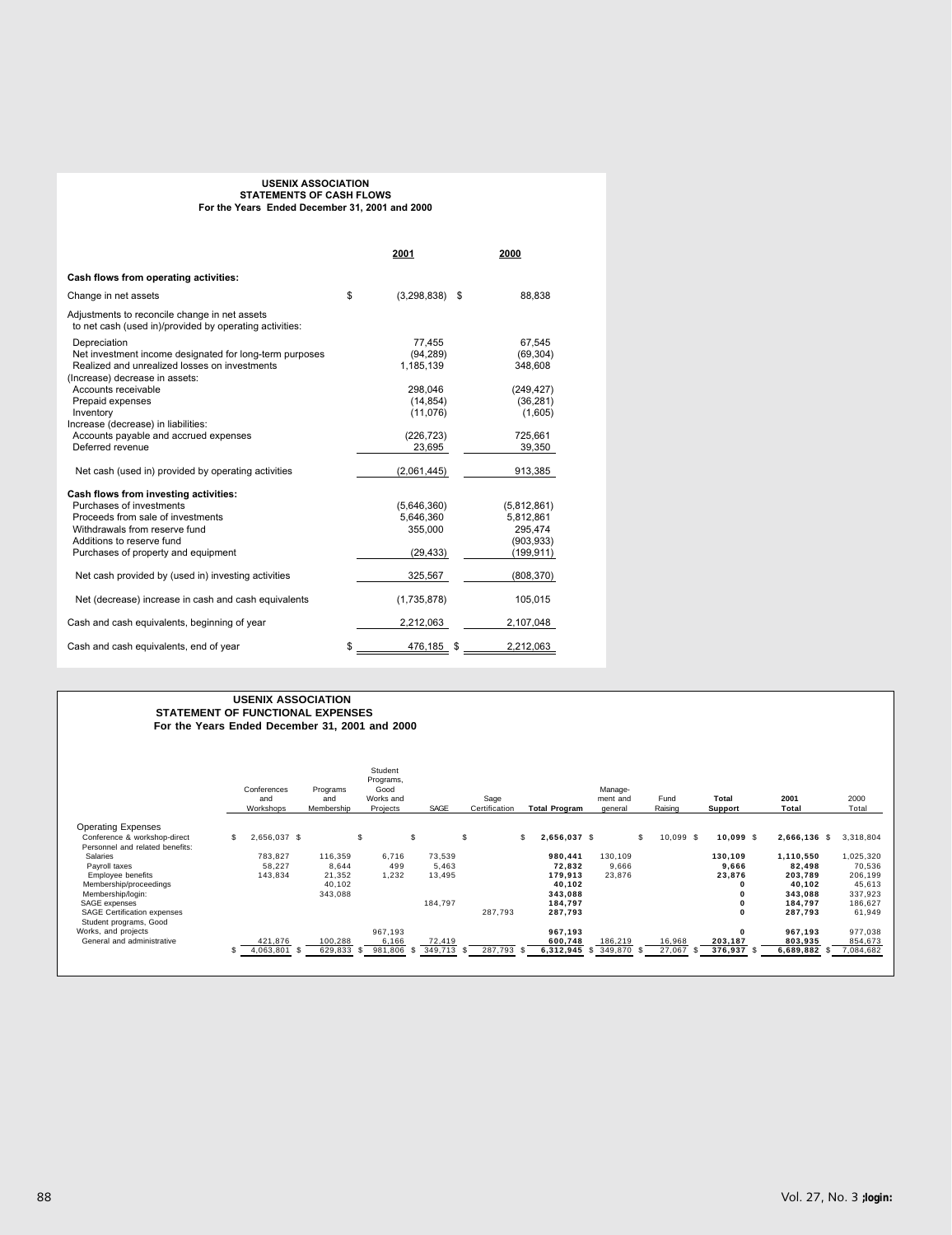### **Fifteen Years Ago in USENIX**

#### **by Peter H. Salus**

USENIX Historian *peter@matrix.net*

At the USENIX Board meeting on March 26–27, 1987, the Board (Stephen C. Johnson, Marshall Kirk McKusick, Alan G. Nemeth, John S. Quarterman, Deborah K. Scherrer, Wally M. Wedel, and David A. Yost) unanimously approved the Business Plan proposed by Rick Adams and Mike O'Dell to found a service to be called UUNET.

I was authorized to meet with the Association's lawyer and account accountant and to sign checks for up to \$35,000 for "the initial period."

The actual service began in mid-May. As I write this it has just celebrated its 15th birthday.

In retrospect, it's hard for me to be unemotional about this: I was an enthusiast when Rick made his first proposal to the Board in Monterey in October 1986. I was thrilled when UUNET was a clear success within a few months.

This was one USENIX project that was far more successful than anyone dreamt it would be, back in 1986–87.

Congratulations Rick and Mike...and the farsighted Board members.

### **USACO News**

### **by Rob Kolstad**

*kolstad@sage.org*

The USA Computing Olympiad (sponsored by the USENIX Association) has completed all but one phase of the 2001–02 season. After five Internetbased contests, 15 finalists were chosen to attend training camp at the University of Wisconsin-Parkside, home of Don Piele, the Olympiad's director.

#### Finalists were:

#### Seniors:

|                     | Adam D'Angelo Phillips Exeter, CT |
|---------------------|-----------------------------------|
|                     | Jacob Burnim Montgomery Blair     |
|                     | HS, MD                            |
| <b>Gary Sivek</b>   | TJHSST, VA                        |
| <b>Steven Sivek</b> | TJHSST, VA                        |

### Juniors:

Timothy Abbott, TJHSST, VA Stephen Guo, Monta Vista HS, CA Po-Ru Loh, James Madison Memorial HS, WI Anatoly Preygel, Montgomery Blair HS, MD Yan Zhang, TJHSST, VA Yoyo Zhou, TJHSST ,VA

Sophomores:

Jongmin Baek, Cupertino HS, CA Brian Jacokes, TJHSST, VA Tiankai Liu, Phillips Exeter, NH

### Freshmen:

Eric Price, TJHSST, VA

Alex Schwendner, Home school,TX

Long-time readers might note several familiar names, including the Sivek twins from Thomas Jefferson High School of Science and Technology. Again this year, TJHSST supplied the most students.

Freshman Alex Schwendner, a homeschooled student from Austin, Texas, was crowned this year's overall national champion, having placed high in all of the Internet contests, often against extremely difficult competition.



*Alex Schwender*

The training camp was the most competitive ever. Seniors are invited only if they have a significant chance of making the team. This year we had a record five seniors, all of whom were fighting for one of the four spots on the international traveling team. This year's big contest (the International Olympiad on Informatics – IOI) will be held in Seoul, Korea, on August 18–25.

Training camp included a "fun contest," which started the first night and continued as evening entertainment through the week (a challenging game-strategy program), and six programming contests throughout the nine-day event. Four of those contests were three hours in length; the remaining pair were a grueling five-hours long. The results of these contests determined the team of four that will represent the USA in Korea.

The coaching staff toiled long and hard to create a full year of contests to challenge the competitors through the week. Coaches included: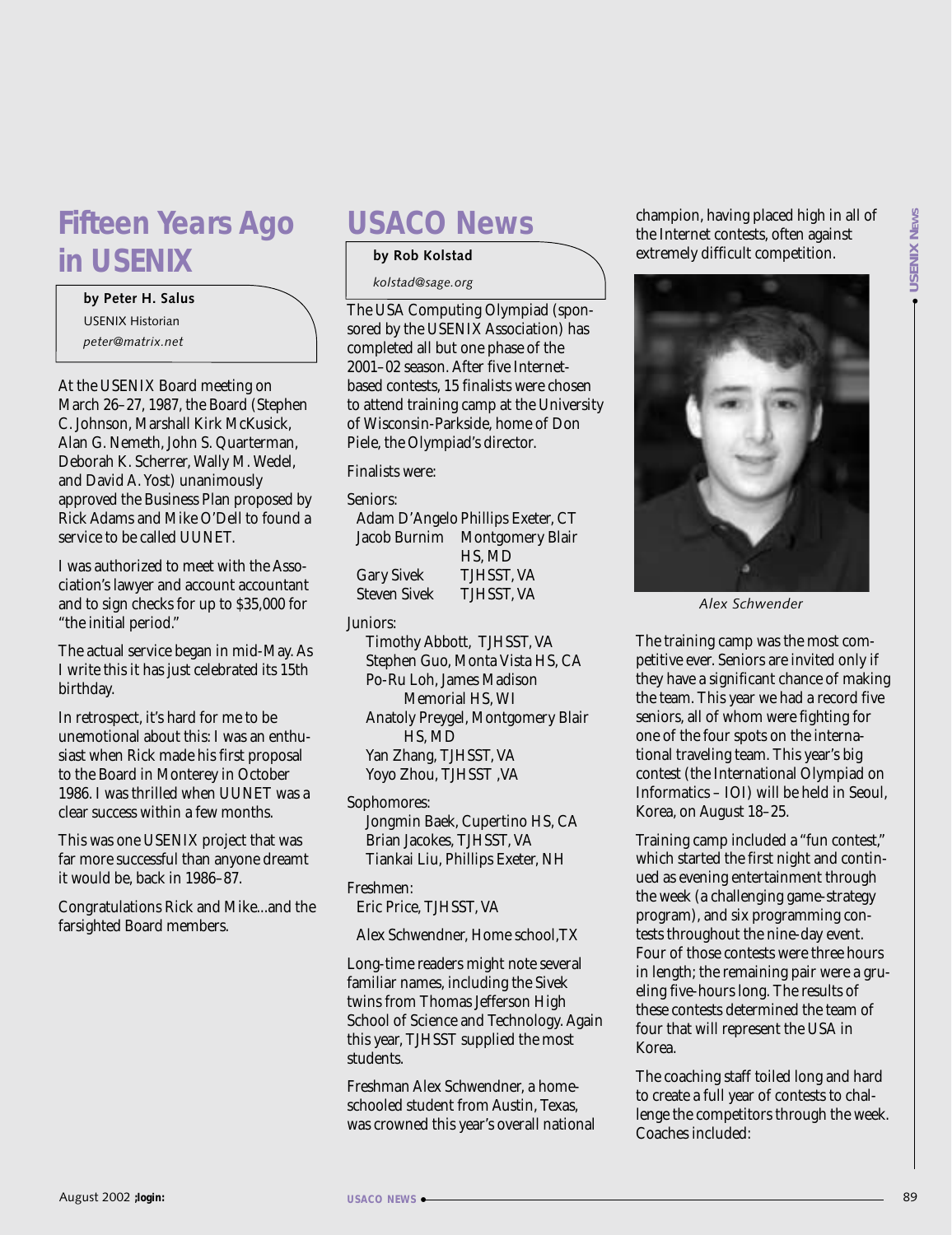- Reed Barton, MIT freshman and last year's IOI world champion (and four-time gold medallist at the International Math Olympiad)
- Hal Burch, frequent USENIX speaker and Lumeta engineer
- Russ Cox, MIT grad student and Plan 9 release engineer
- Brian Dean, MIT grad student and Akamai employee
- Rob Kolstad, Executive Director of SAGE

In total, over 20 high-caliber problems were created, written up, solved multiple times, supplemented by test data, timed, and inserted into the contest-grading system (sometimes requiring a special program to check output from the finalist's entries). It takes about 8 to 12 hours to create a high-caliber problem that will pass muster at the elite level of competition these students were exhibiting . . . lots of work this year for the coaches.

Recreational activities (including Frisbee golf, the not-exactly-LISA Quiz Show, swimming, movie night, and bowling) kept the competitors busy every day from 8 a.m. to 10 p.m.

After seven days of camp, the IOI team selection came down to the final contest, with half of the finalists still in the running for the final four slots. After an agonizing discussion and repeated evaluation, the coaches chose four IOI representatives:

- Jacob Burnim, a senior from Montgomery Blair HS in Silver Spring, MD
- Adam D'Angelo, senior from Phillips Exeter Academy
- Tiankai Liu, sophomore from Phillips Exeter Academy
- Alex Schwendner, home schooled freshman from Austin, Texas.

Camp Director Don Piele kept operations running extremely smoothly. Don is also running the IOI in the USA for 2003 – contact him at *piele@uwp.edu* if

you or your organization wish to assist in sponsorships for this event, which promises to attract competitors from around 80 countries. Don raised the bar this year for public relations by sending daily reports of camp activities to parents via email. He also posted a few dozen digital pictures every day.

The competitors had a great time as evidenced by letters from them and their parents directed to USENIX, the sole sponsor of the USACO. Jacob Burnim's mother wrote a particularly nice note (see sidebar).

The 2002–03 USA Computing Olympiad will start in October of 2002. Free training is always available at *<http://train.usaco.org>*; over 7700 students from around the world are currently registered.

Please join me in wishing the best for these outstanding students and encouraging any excellent pre-college programmers that you know to check out the USA Computing Olympiad at *<http://www.usaco.org>*.

SAMPLE TRAINING CAMP CONTEST PROBLEM: Sentence Finder (Parade Magazine)

The cows read Parade Magazine in the Sunday newspaper and really enjoy the sentence-find puzzles. Here's one:

|  | C+E S-L M |           |  |
|--|-----------|-----------|--|
|  |           | ROTIA     |  |
|  |           | A W H N F |  |
|  |           | SEATA     |  |
|  |           | BESMR     |  |

The goal is to start at the C (to the left of the plus) and end at the S (to the left of the minus). Each move requires you to move to an adjacent, not yet used, letter by moving vertically, horizontally, or diagonally. As you traverse the letters, fill in this English-language sentence (more clues are given here than you will normally get):

C... ... ... .... .... ......S

In this case, the sentence is the standard cow-maxim taught to all the calves:

### COWS ARE THE BEST FARM ANIMALS.

Given a puzzle and a dictionary of words, deduce the sentence that the puzzle represents. The dictionary should be read from a file named dict.txt. The dict.txt that will be used during grading can be downloaded for inspection. You will be allowed 1.0 CPU second on a 750MHz Pentium IV to find the answer.

### **Letters of Thanks**

To Dan Geer USENIX Board President

I am writing on behalf of myself and my husband Ira Burnim to thank you for the generous support USENIX provides to the USACO program run by Don Piele and his associates.

USACO has really made a different in our son Jacob Burnim's life. From the time he first discovered it on the Internet during his freshman year, it has provided him with the most challenging, stimulating, and enjoyable piece of his scientific and technical education. Even though he attended one of the best high school math, science, and computer science magnet programs in the country, his school could not provide him with the sophisticated learning experience he has enjoyed and is enjoying through USACO. His three camp sessions at the University of Wisconsin-Parkside were all great, and of course he is thrilled to be going to the IOI in Korea before he begins his studies at Caltech.

Jacob told us if he ever has money to give away, he would like to help support USACO – a good indication, I think, of how much the program means to students who participate in it.